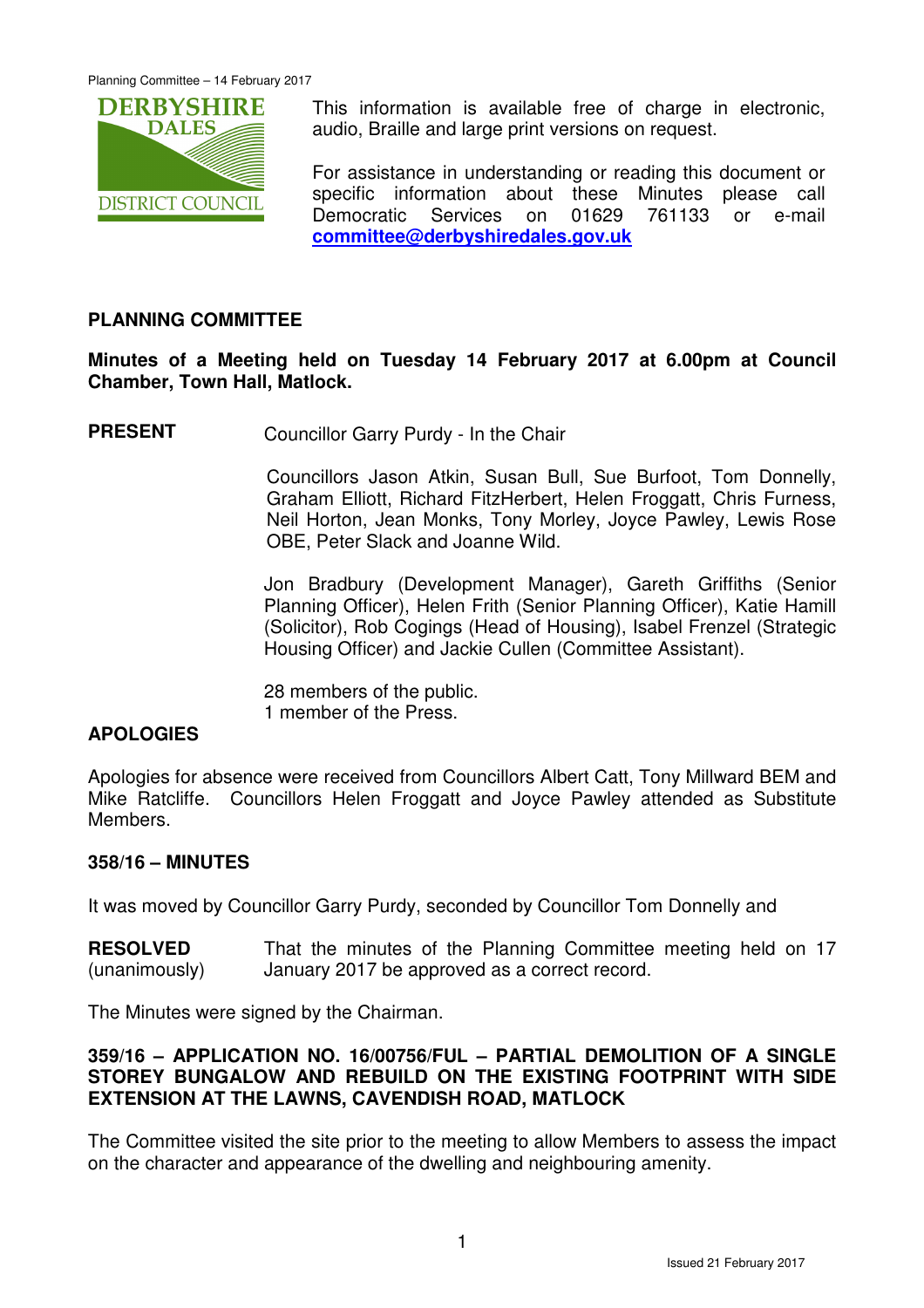In accordance with the procedure for public participation, Mr May (local resident) spoke against the application and Mr David Mole (on behalf of the Applicant) spoke in favour of the application.

The Senior Planning Officer advised Members that an additional condition would be included whereby samples of materials were to be submitted for approval prior to commencement of the proposed development to ensure the scheme fulfilled its design features.

It was moved by Councillor Peter Slack, seconded by Councillor Richard FitzHerbert and

**RESOLVED** (unanimously) That planning permission be granted, subject to the conditions set out in the report and the extra condition requiring sample materials to be submitted and approved prior to commencement of the proposed development.

# **360/16 – APPLICATION NO. 16/00776/FUL – RESIDENTIAL DEVELOPMENT OF 58 DWELLINGS AND ASSOCIATED INFRASTRUCTURE AT LAND NORTH OF CHESTERFIELD ROAD, MATLOCK**

The Committee visited the site prior to the meeting to allow Members to fully appreciate the site and context.

Correspondence received after publication of the Agenda was distributed at the meeting; this comprised further comments from the Highway Authority following the submission of amended plans (as shown at the presentation) and an amended transport statement, as well as comments from the Council's landscape officer in regard to the amended scheme.

The Senior Planning Officer advised that condition 2 in the report would now apply to the amended plan, as shown at the meeting; conditions relating to highway matters (condition 5) were still awaited; and with regard to condition 26, as the layout and plans had now been finalised a detailed analysis of which plots required permitted development restrictions would be carried out.

In accordance with the procedure for public participation, Dr Christine Piper (Trustee of the Methodist Church and local resident) commented on the application and Ms Liz Garvey (Agent) spoke in favour of the application.

It was moved by Councillor Lewis Rose OBE, seconded by Councillor Peter Slack and

**RESOLVED** (unanimously) That planning permission be granted, subject to the conditions set out in the report and additional conditions to be provided by the Highway Authority.

# **361/16 – APPLICATION NO. 16/00913/OUT – ERECTION OF 5 DWELLINGS (OUTLINE) AT LAND ADJACENT TO THATCHERS LANE, TANSLEY**

The Committee visited the site prior to the meeting to allow Members to fully appreciate the site and context.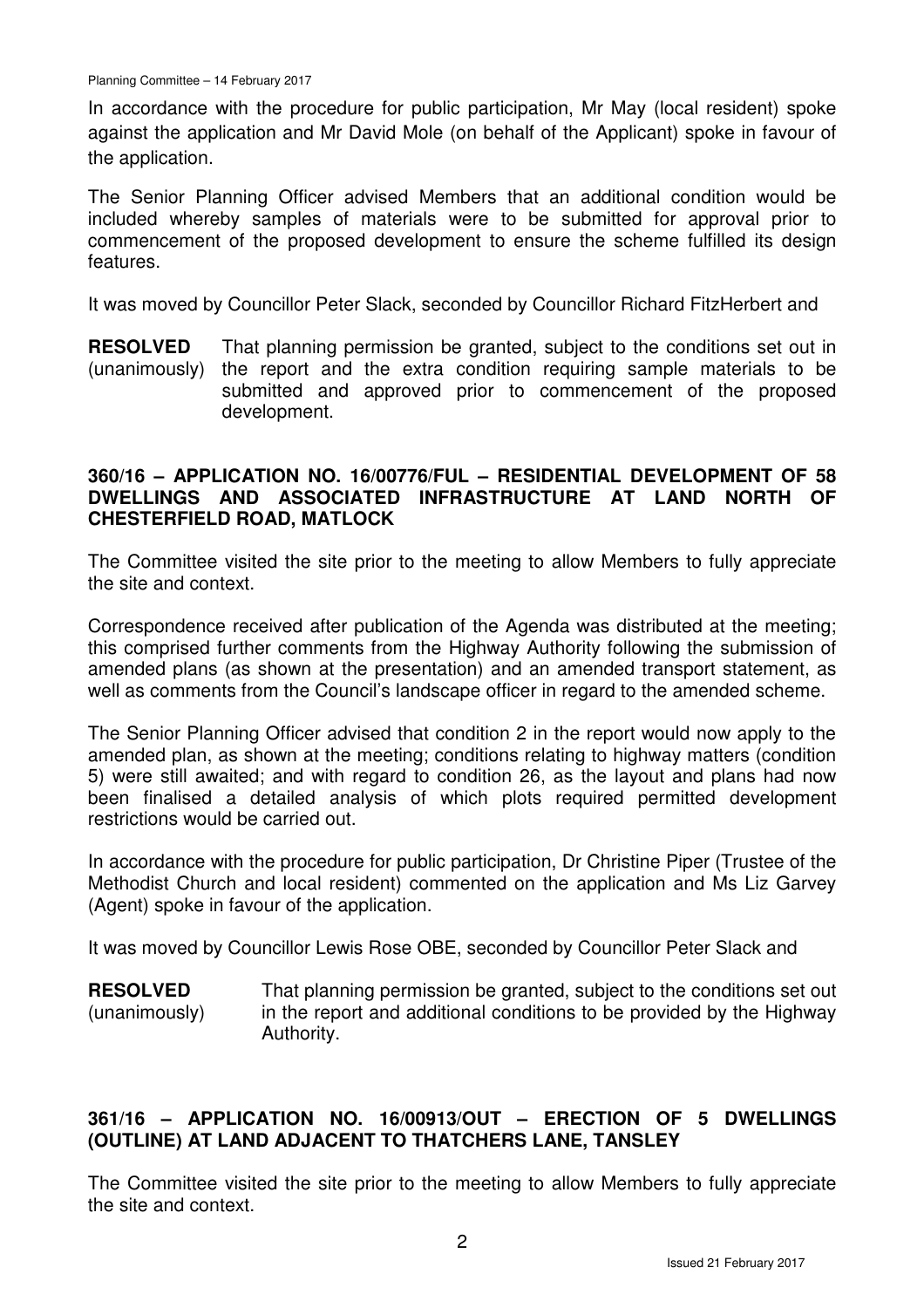In accordance with the procedure for public participation, Mrs Vicky Raynes and Mrs Samantha Wood (local residents) spoke against the application and Mr John Church (Agent) spoke in favour of the application.

It was moved by Councillor Sue Burfoot, seconded by Councillor Joyce Pawley and

**RESOLVED** (unanimously) That planning permission be refused for the reasons set out in the report.

# **362/16 – APPLICATION NO. 16/00506/FUL – FORMATION OF CARAVAN PITCHES AND ASSOCIATED WORKS INCLUDING INSTALLATION OF A SEPTIC TANK (RETROSPECTIVE) AT TAX FARM, FARLEY LANE, FARLEY, DARLEY DALE**

The Committee visited the site prior to the meeting to allow Members to consider the impact of the development on the landscape.

In accordance with the procedure for public participation, Mrs Julie Wright (Applicant) spoke in favour of the application.

Correspondence received after publication of the Agenda was distributed at the meeting. This comprised a summary of further information submitted by the Applicant.

It was moved by Councillor Richard FitzHerbert, seconded by Councillor Jason Atkin and

**RESOLVED** That planning permission be granted, subject to conditions to be negotiated with the Development Manager in respect of additional screening to ensure satisfactory integration of the development into the landscape, together with a footnote in the Decision Notice that it was recognised that the number of caravans on site would be restricted to 5 by the licensing certification.

#### Reason

It was considered that the benefits of farm diversification outweighed any harm to the character and appearance of the area and local landscape, and the development had minimal impact on the heritage assets cited. As such the proposal was considered a sustainable development.

**Voting:** 

| For                | 15 |
|--------------------|----|
| <b>Against</b>     |    |
| <b>Abstentions</b> | O  |

The Chairman declared the motion carried.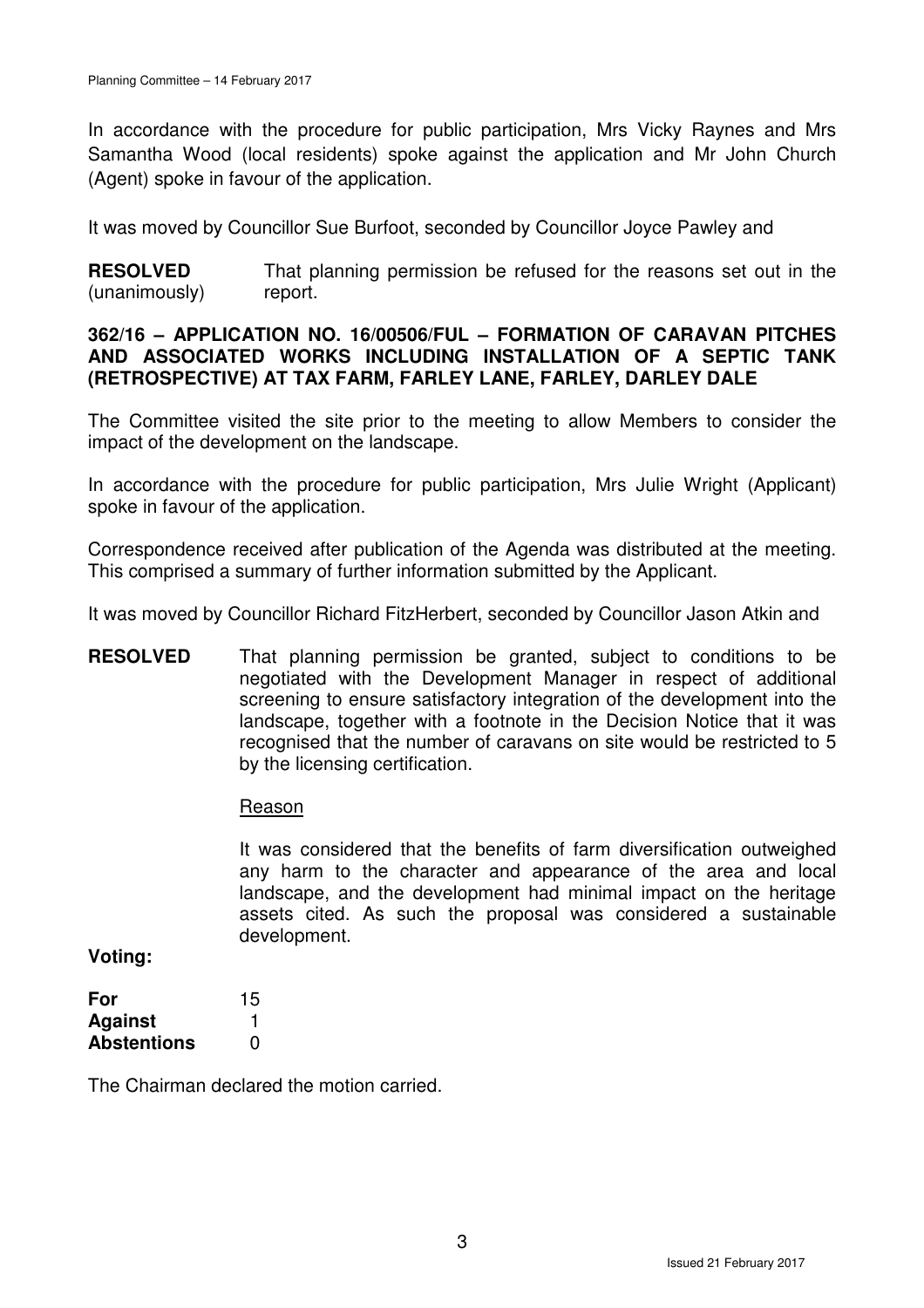# **363/16 – APPLICATION NO. 16/00789/FUL – ERECTION OF 9 DWELLINGS AT LAND ADJACENT TO BROOK HOUSE, OLD HACKNEY LANE, HACKNEY**

Councillor Lewis Rose OBE left the meeting at 7.31pm prior to discussion of this item.

The Committee visited the site prior to the meeting to allow Members to assess the impact of the development on the character and appearance of the area, highway matters and neighbouring amenity.

In accordance with the procedure for public participation Mrs Ali Redmore (local resident) spoke against the application and Mr Doug Moulton (Agent) spoke in favour of the application.

Correspondence received after publication of the Agenda was distributed at the meeting; this comprised notice from the Highway Authority that they had no objection to the proposals subject to conditions as listed in the correspondence.

It was moved by Councillor Richard FitzHerbert, seconded by Councillor Jason Atkin and

- **RESOLVED Voting:**  That planning permission be granted, subject to the conditions set out in the report and additional conditions specified set by the Highway Authority with regard to temporary access during construction, site storage and accommodation, wheel cleaning facilities, visibility splays, widening of footway across the frontage to 2m, parking layout, gradients, scheme to prevent discharge of water onto the highway and future management and maintenance of the proposed road.
- **For Against Abstentions**  12 3  $\Omega$

The Chairman declared the motion carried.

# **364/16 – APPLICATION NO. 16/00861/FUL – CHANGE OF USE OF OUTBUILDING TO A HOLIDAY LET AT 1 WENSLEES, DARLEY BRIDGE**

It was moved by Councillor Jason Atkin, seconded by Councillor Tom Donnelly and

**RESOLVED** (unanimously) That planning permission be granted subject to the conditions set out in the report.

# **365/16 – APPLICATION NO. 16/00915/FUL – CHANGE OF USE FROM OFFICE (USE CLASS B1) TO PLACE OF WORSHIP (USE CLASS D1) AT LIME TREE BUSINESS PARK, LIME TREE ROAD, MATLOCK**

Councillor Jason Atkin left the meeting at 8.02pm during discussion of this item.

In accordance with the procedure for public participation, Mr Justin Pride (Applicant) spoke in favour of the application.